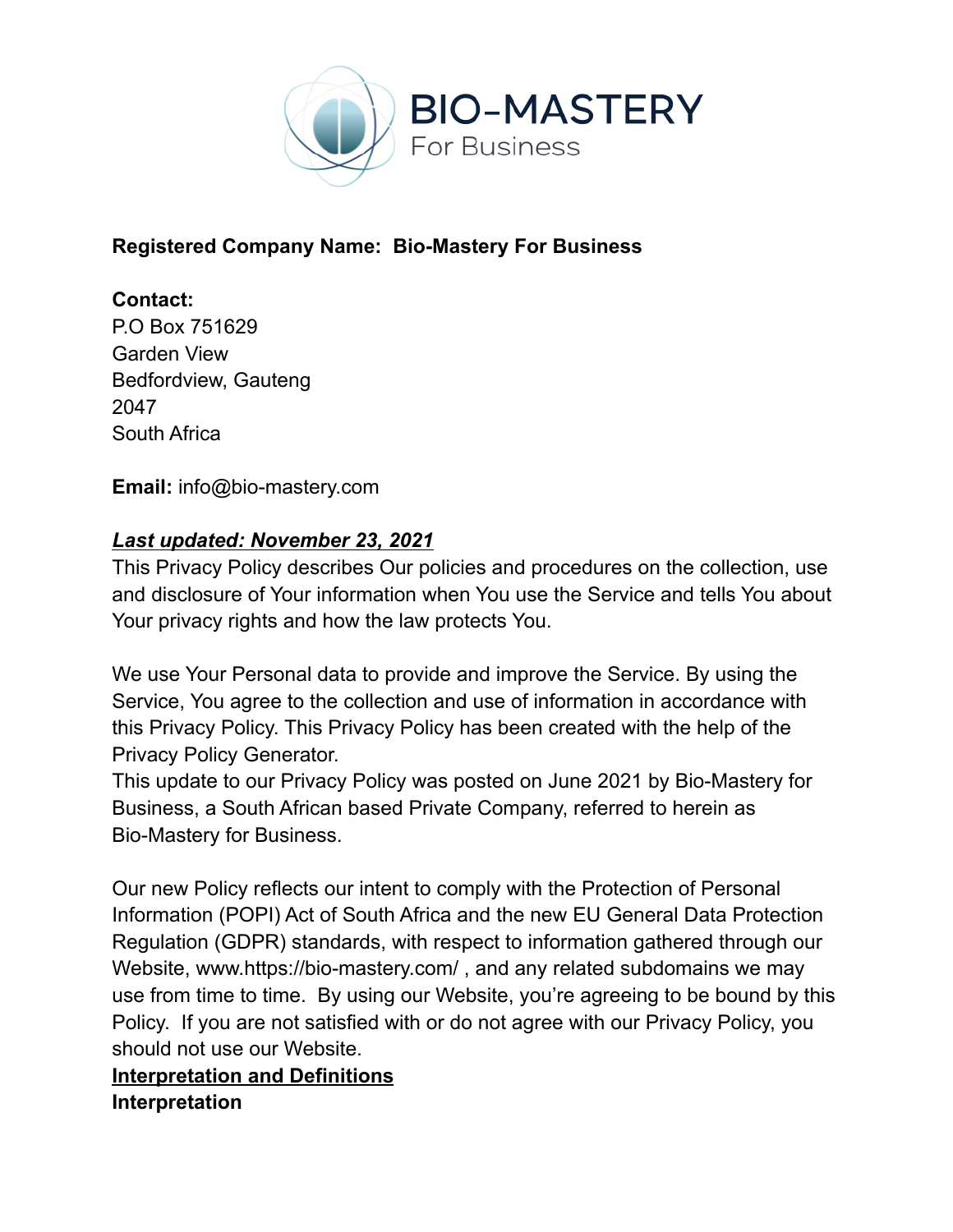

The words in which the initial letter is capitalized have meanings defined under the following conditions. The following definitions shall have the same meaning regardless of whether they appear in singular or in the plural.

## *Definitions*

For the purposes of this Privacy Policy:

Account : means a unique account created for You to access our Service or parts of our Service.

Company : (referred to as either "the Company", "We", "Us" or "Our" in this Agreement) refers to Bio-Mastery for Business, https://bio-mastery.com/.

Cookies: are small files that are placed on Your computer, mobile device or any other device by a website, containing the details of Your browsing history on that website among its many uses.

Country: refers to: South Africa

Device: means any device that can access the Service such as a computer, a cellphone or a digital tablet.

Personal Data: is any information that relates to an identified or identifiable individual.

Service: refers to the Website.

Service Provider: means any natural or legal person who processes the data on behalf of the Company. It refers to third-party companies or individuals employed by the Company to facilitate the Service, to provide the Service on behalf of the Company, to perform services related to the Service or to assist the Company in analyzing how the Service is used.

Third-party Social Media Service: refers to any website or any social network website through which a user can log in or create an account to use the Service.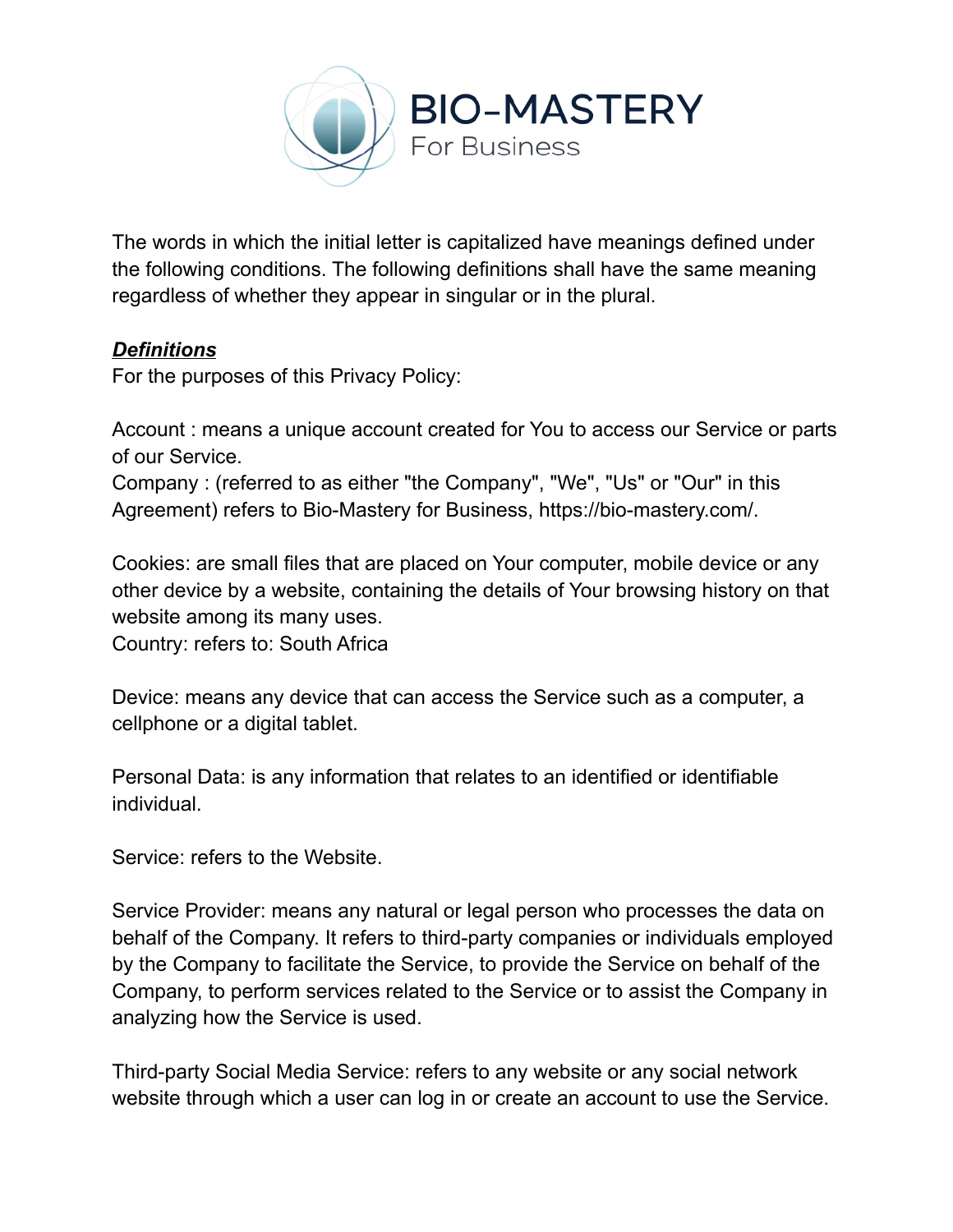

Usage Data: refers to data collected automatically, either generated by the use of the Service or from the Service infrastructure itself (for example, the duration of a page visit).

Website: Refers to Bio-Mastery for Business, accessible from www.https://bio-mastery.com/

You: Means the individual accessing or using the Service, or the company, or other legal entity on behalf of which such individual is accessing or using the Service, as applicable.

## **Collecting and Using Your Personal Data**

# **Types of Data Collected**

#### Personal Data

While using Our Service, We may ask You to provide Us with certain personally identifiable information that can be used to contact or identify You. Personally, identifiable information may include, but is not limited to:

- Email address
- First name and last name
- Phone number
- Address, State, Province, ZIP/Postal code, City
- Usage Data

# **Usage Data**

Usage Data is collected automatically when using the Service.

Usage Data may include information such as Your Device's Internet Protocol address (e.g. IP address), browser type, browser version, the pages of our Service that You visit, the time and date of Your visit, the time spent on those pages, unique device identifiers and other diagnostic data.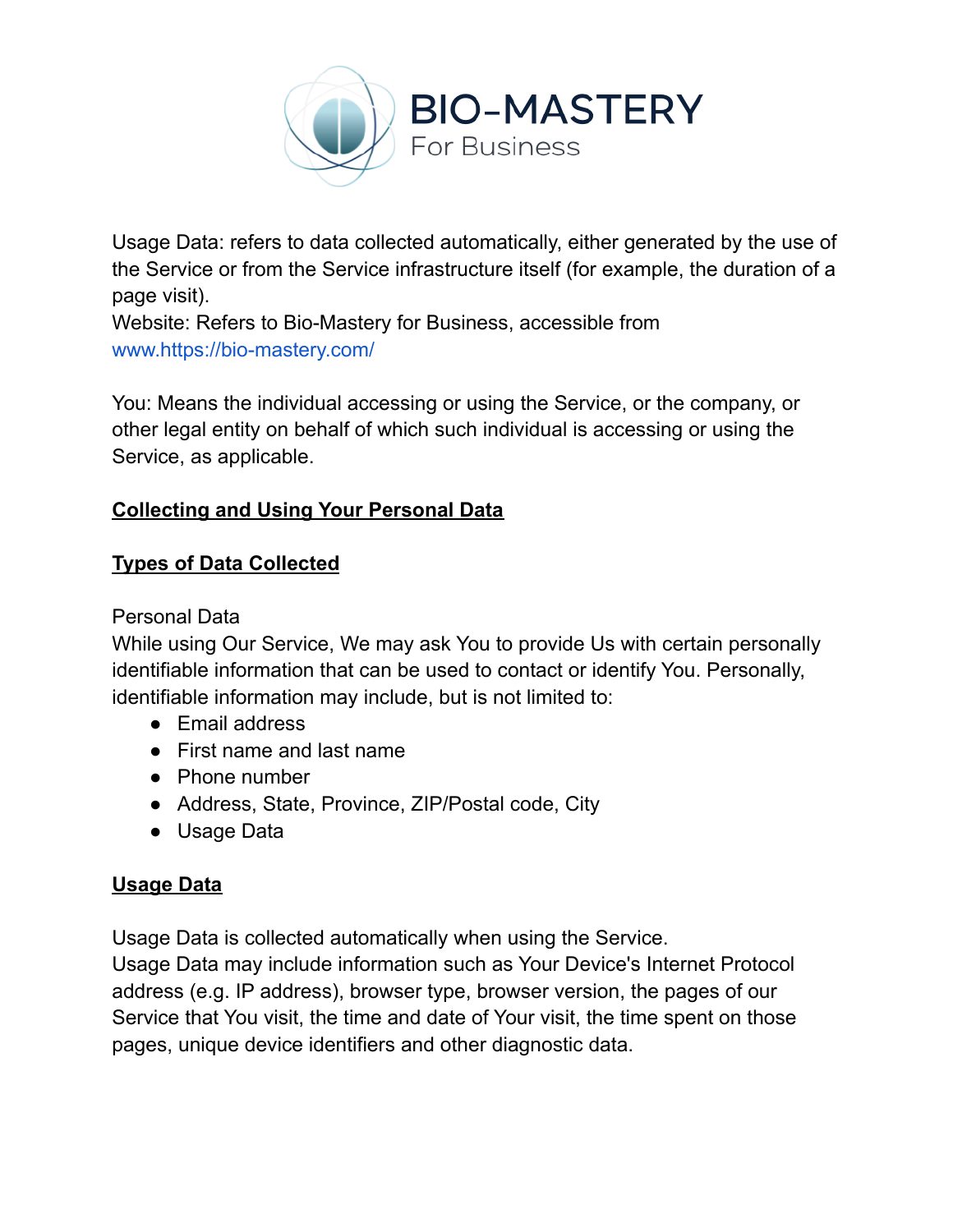

When You access the Service by or through a mobile device, We may collect certain information automatically, including, but not limited to, the type of mobile device You use, Your mobile device unique ID, the IP address of Your mobile device, Your mobile operating system, the type of mobile Internet browser You use, unique device identifiers and other diagnostic data.

We may also collect information that Your browser sends whenever You visit our Service or when You access the Service by or through a mobile device. Information from Third-Party Social Media Services

The Company allows You to create an account and log in to use the Service through the following Third-party Social Media Services:

- Wix
- Google
- Facebook
- Twitter
- Instagram
- Tik Tok
- Youtube

If You decide to register through or otherwise grant us access to a Third-Party Social Media Service, We may collect Personal data that is already associated with Your Third-Party Social Media Service's account, such as Your name, Your email address, Your activities or Your contact list associated with that account. You may also have the option of sharing additional information with the Company through Your Third-Party Social Media Service's account. If You choose to provide such information and Personal Data, during registration or otherwise, You are giving the Company permission to use, share, and store it in a manner consistent with this Privacy Policy.

# **Tracking Technologies and Cookies**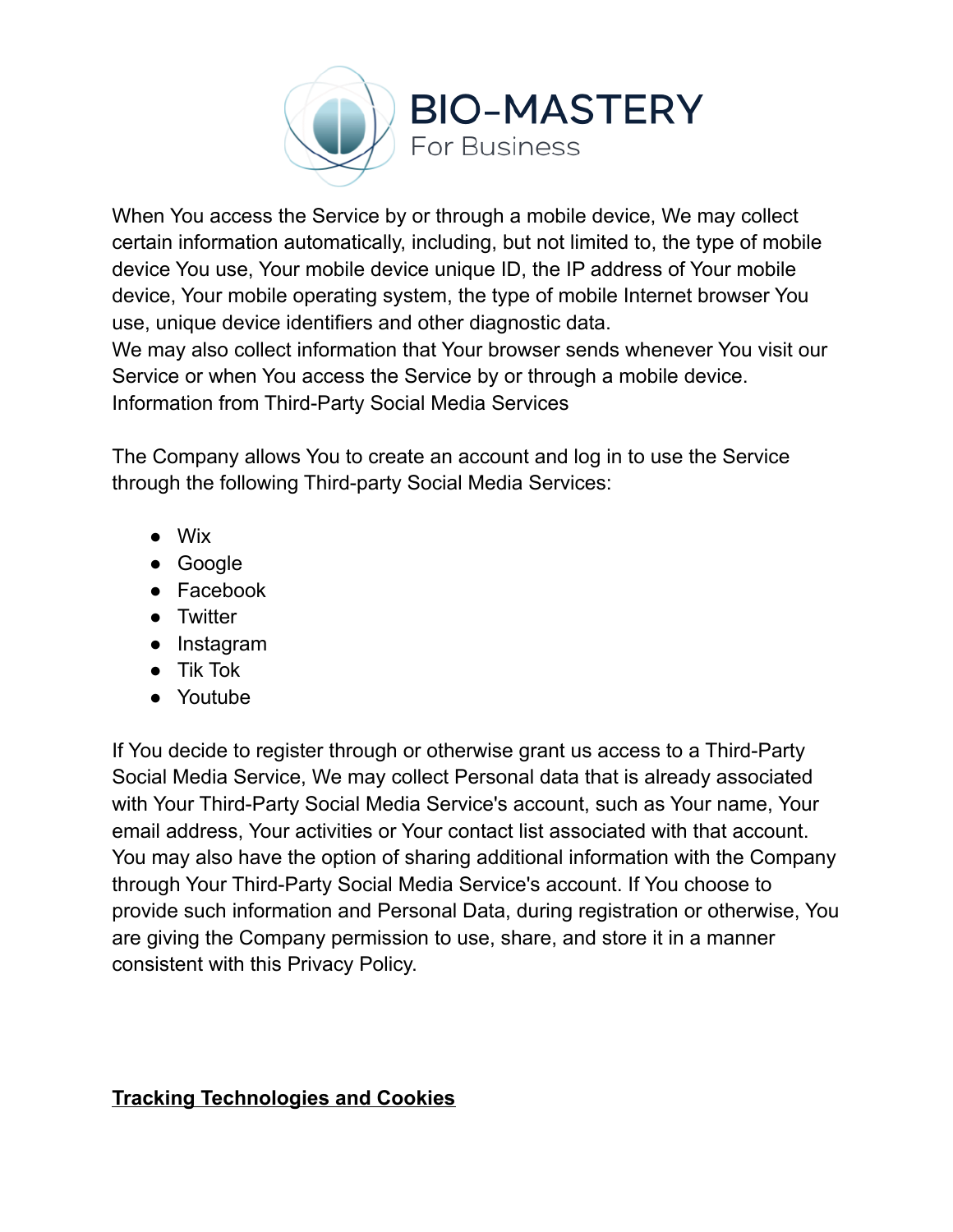

We use Cookies and similar tracking technologies to track the activity on Our Service and store certain information. Tracking technologies used are beacons, tags, and scripts to collect and track information and to improve and analyze Our Service.

The technologies We use may include:

**Cookies or Browser Cookies.** A cookie is a small file placed on Your Device. You can instruct Your browser to refuse all Cookies or to indicate when a Cookie is being sent. However, if You do not accept Cookies, You may not be able to use some parts of our Service. Unless you have adjusted Your browser setting so that it will refuse Cookies, our Service may use Cookies.

**Flash Cookies.** Certain features of our Service may use local stored objects (or Flash Cookies) to collect and store information about Your preferences or Your activity on our Service. Flash Cookies are not managed by the same browser settings as those used for Browser Cookies. For more information on how You can delete Flash Cookies, please read "Where can I change the settings for disabling, or deleting local shared objects?" available at [https://helpx.adobe.com/flash-player/kb/disable-local-shared-objects-flash.html#](https://helpx.adobe.com/flash-player/kb/disable-local-shared-objects-flash.html#main_Where_can_I_change_the_settings_for_disabling__or_deleting_local_shared_objects_) main Where can I change the settings for disabling or deleting local share [ed\\_objects\\_](https://helpx.adobe.com/flash-player/kb/disable-local-shared-objects-flash.html#main_Where_can_I_change_the_settings_for_disabling__or_deleting_local_shared_objects_)

**Web Beacons.** Certain sections of our Service and our emails may contain small electronic files known as web beacons (also referred to as clear gifs, pixel tags, and single-pixel gifs) that permit the Company, for example, to count users who have visited those pages or opened an email and for other related website statistics (for example, recording the popularity of a certain section and verifying system and server integrity).

Cookies can be "Persistent" or "Session" Cookies. Persistent Cookies remain on Your personal computer or mobile device when You go offline, while Session Cookies are deleted as soon as You close Your web browser. Learn more about cookies: Cookies: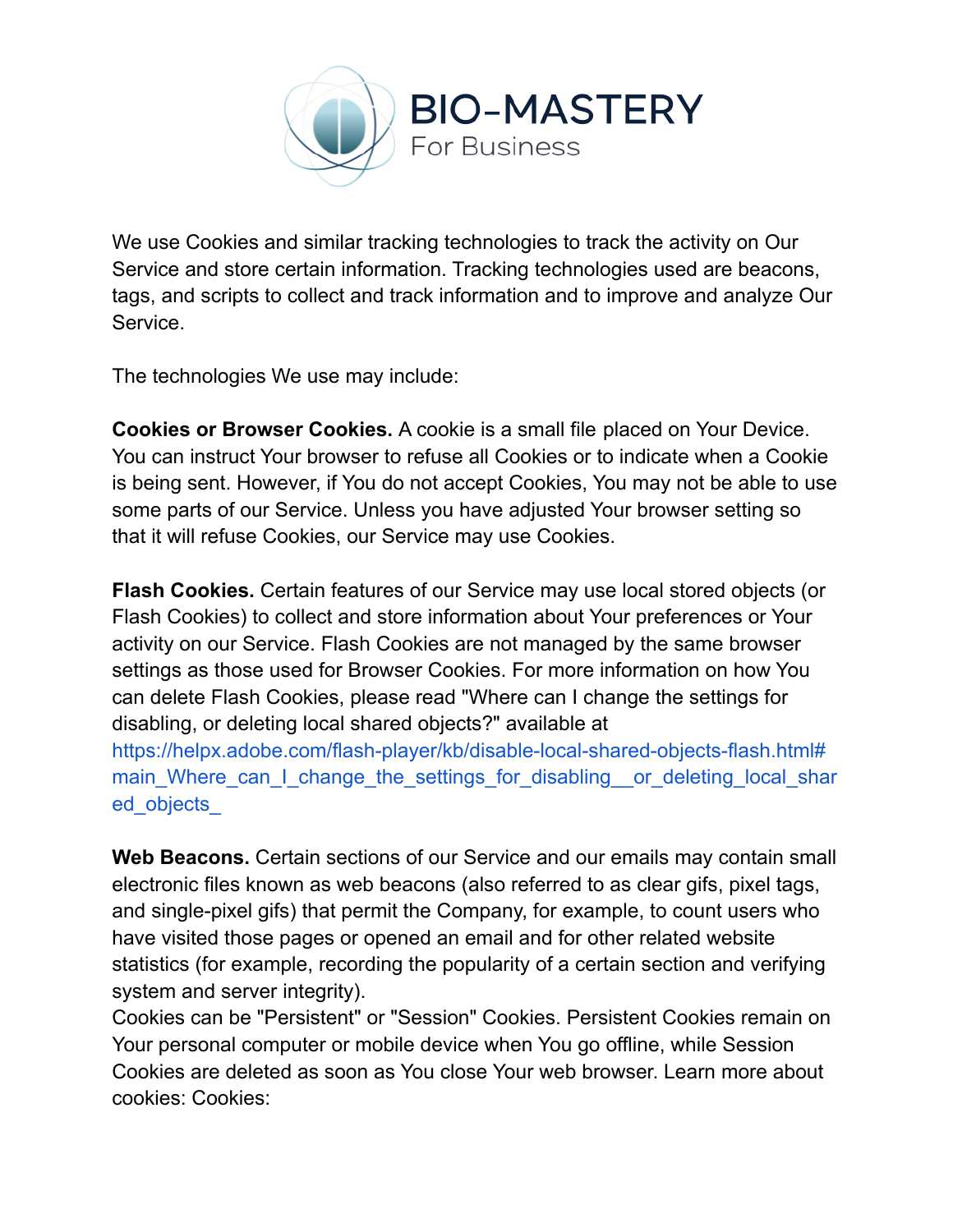

## **What Do They Do?.**

We use both Session and Persistent Cookies for the purposes set out below:

## **Necessary / Essential Cookies**

Type: Session Cookies Administered by: Us Purpose: These Cookies are essential to provide You with services available through the Website and to enable You to use some of its features. They help to authenticate users and prevent fraudulent use of user accounts. Without these Cookies, the services that You have asked for cannot be provided, and We only use these Cookies to provide You with those services.

## **Cookies Policy / Notice Acceptance Cookies**

Type: Persistent Cookies Administered by: Us Purpose: These Cookies identify if users have accepted the use of cookies on the Website.

## **Functionality Cookies**

Type: Persistent Cookies

Administered by: Us

Purpose: These Cookies allow us to remember choices You make when You use the Website, such as remembering your login details or language preference. The purpose of these Cookies is to provide You with a more personal experience and to avoid You having to re-enter your preferences every time You use the Website.

For more information about the cookies we use and your choices regarding cookies, please visit our Cookies Policy or the Cookies section of our Privacy Policy.

## **Use of Your Personal Data**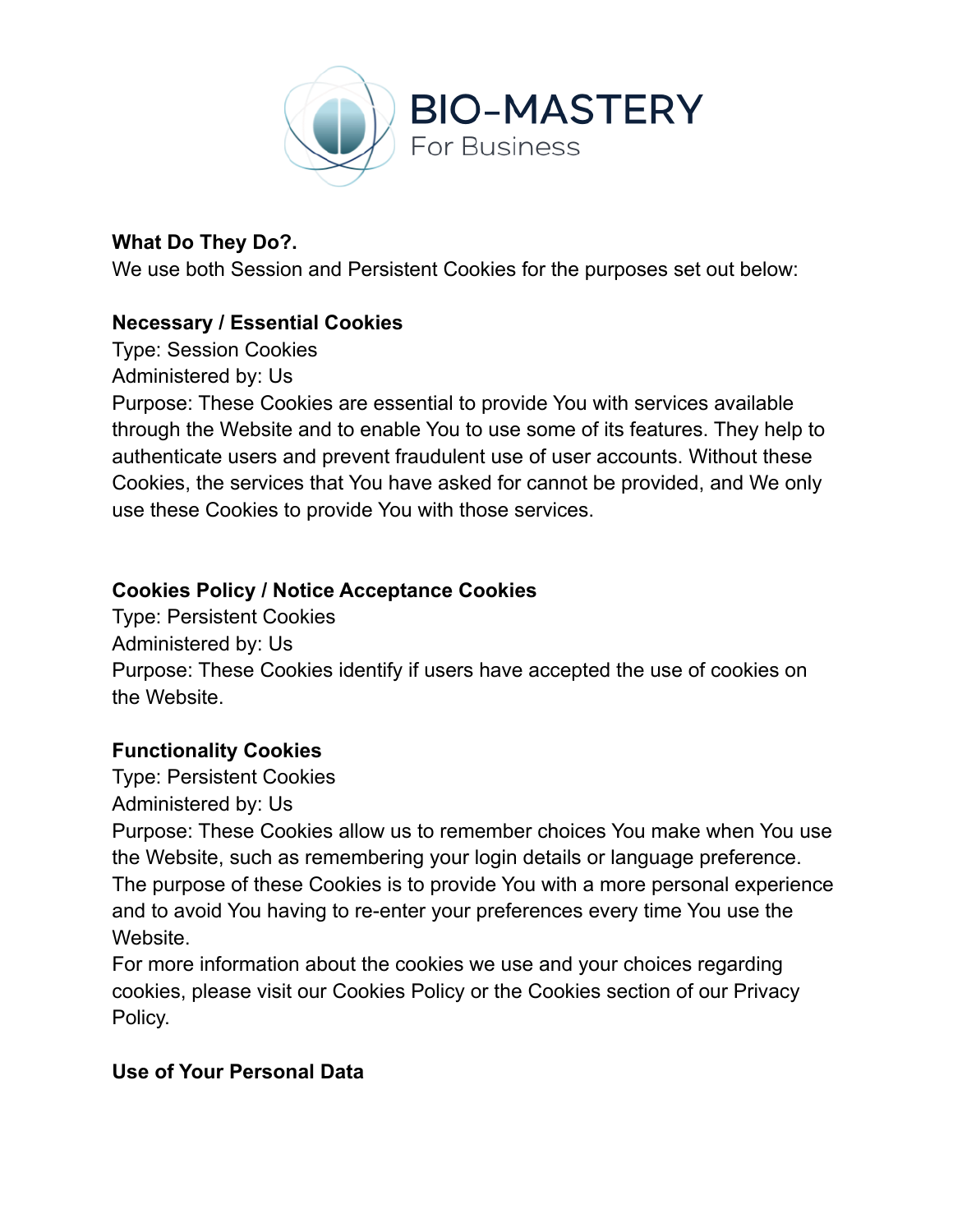

When we use or process personal data about you, we do so only as necessary to provide the services and products you use (e.g., to meet our contractual and legal obligations), or otherwise with your consent, to comply with applicable law, or to fulfill other legitimate interests of you or us as described in this Policy. Through our Website, you will be provided with the choice of which types of communications you will receive with us, and the ability to change those choices whenever you want. Some of the more common, specific uses of your information are described below.

# **The Company may use Personal Data for the following purposes:**

- 1. To provide and maintain our Service, including to monitor the usage of our Service.
- 2. To manage Your Account: to manage Your registration as a user of the Service. The Personal Data You provide can give You access to different functionalities of the Service that are available to You as a registered user.
- 3. For the performance of a contract: the development, compliance and undertaking of the purchase contract for the products, items or services You have purchased or of any other contract with Us through the Service.
- 4. To contact You: To contact You by email, telephone calls, SMS, or other equivalent forms of electronic communication, such as a mobile application's push notifications regarding updates or informative communications related to the functionalities, products or contracted services, including the security updates, when necessary or reasonable for their implementation.
- 5. To provide You with news, special offers and general information about other goods, services and events which we offer that are similar to those that you have already purchased or enquired about unless You have opted not to receive such information.
- 6. To manage Your requests: To attend and manage Your requests to Us.
- 7. For business transfers: We may use Your information to evaluate or conduct a merger, divestiture, restructuring, reorganization, dissolution, or other sale or transfer of some or all of Our assets, whether as a going concern or as part of bankruptcy, liquidation, or similar proceeding, in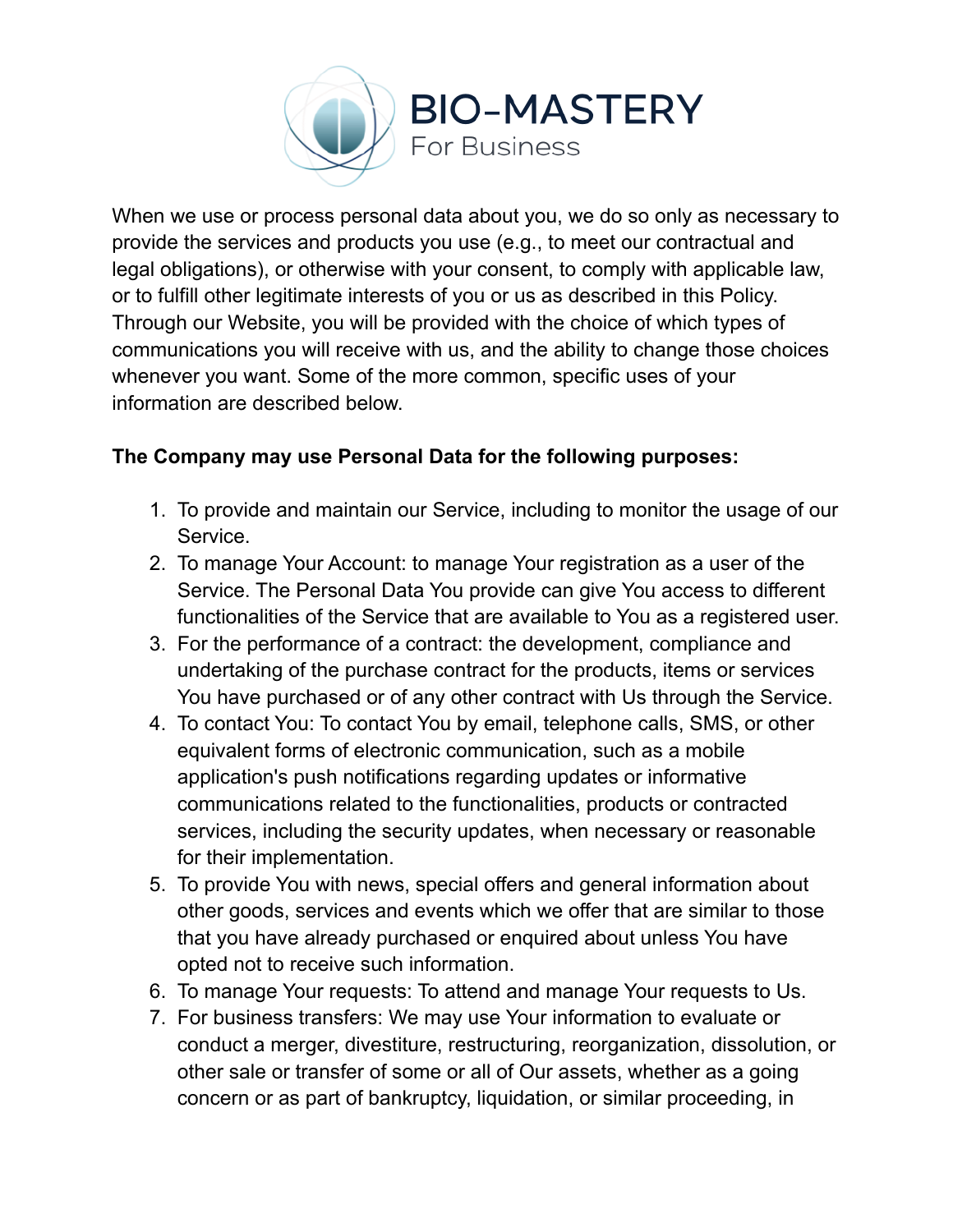

which Personal Data held by Us about our Service users is among the assets transferred.

8. For other purposes: We may use Your information for other purposes, such as data analysis, identifying usage trends, determining the effectiveness of our promotional campaigns and to evaluate and improve our Service, products, services, marketing and your experience.

#### **Other Automatically-Gathered Information**

We may automatically record information when you visit our Website, including the URL, IP address, browser type and language, and the date and time of your visit. We use this information to analyze trends among our users to help improve our Website or customize communications and information that you receive from us. If combined with other information we know about you from previous visits, the data possibly could be used to identify you personally, even if you are not signed in to our Website.

## **Google Analytics Privacy Policy**

Our Website uses "Google Analytics" to collect information about the use of our Website. Google Analytics collects information such as how often users visit our site, what pages they visit when they do so, and what other sites they used prior to coming to our site. We use the information we get from Google Analytics to improve our Website, services and products. Google Analytics collects only the IP address assigned to you on the date you visit our site, rather than your name or other identifying information. We do not combine the information collected through the use of Google Analytics with personally identifiable information.

Although Google Analytics plants a permanent cookie on your web browser to identify you as a unique user the next time you visit our site, the cookie cannot be used by anyone but Google. Google's ability to use and share information collected by Google Analytics about your visits to our site is restricted by the Google Analytics Terms of Use. <http://www.google.com/analytics/terms/us.html>. You can prevent Google Analytics from recognizing you on return visits to this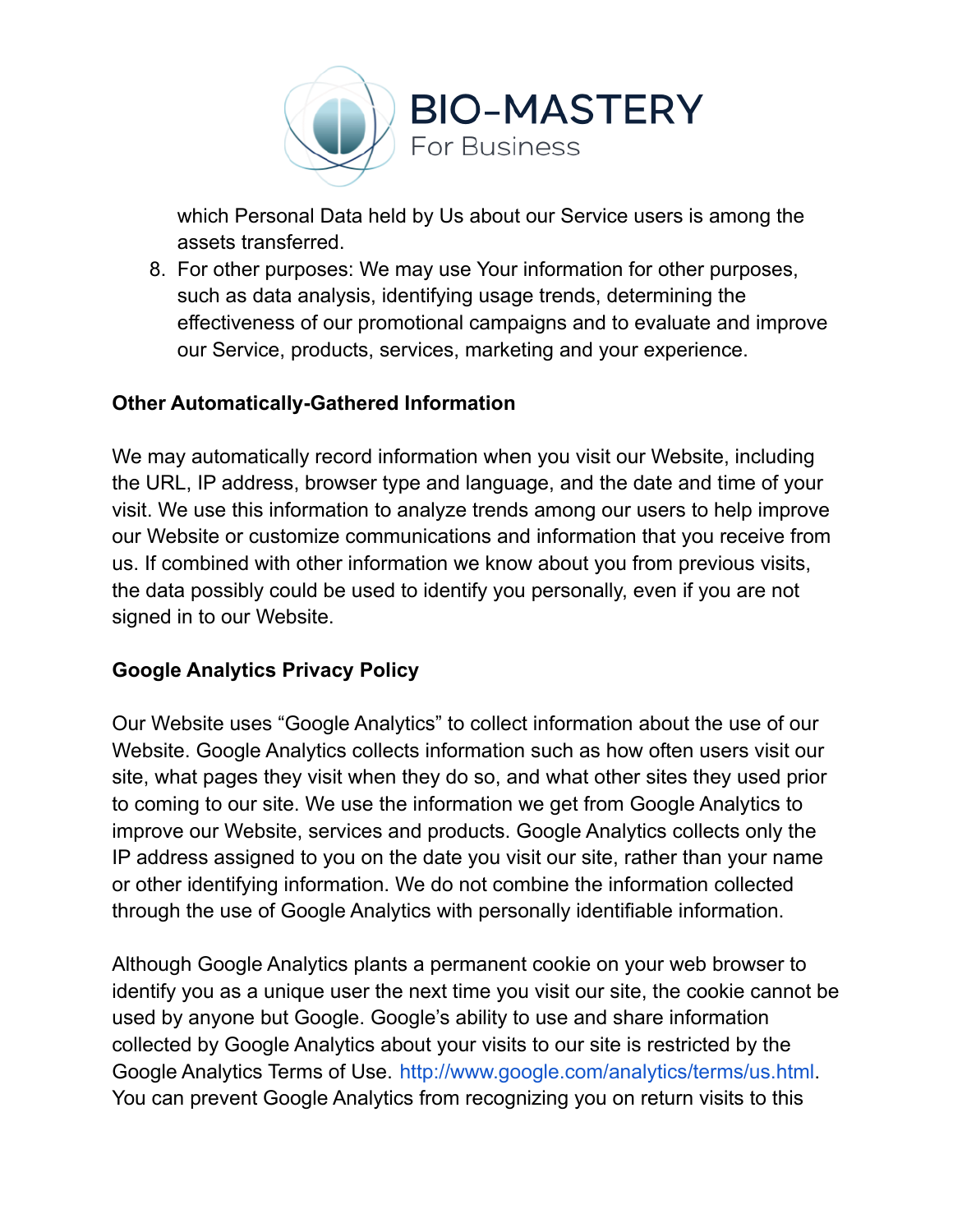

site by disabling cookies on your browser. <https://tools.google.com/dlpage/gaoptout>

# **Do Not Track Settings**

Some web browsers have settings that enable you to request that our Website does not track your movement within our Website. Our Website does not obey such settings when transmitted to and detected by our Website. However, this does not change our compliance in any other way with our Privacy Policy.

## **Providing Requested Services and Products; Fulfilling Contractual Obligations**

We may use PII to provide the services and products you've requested or to otherwise perform any contract we may have with you, including communicating with you about the scope of work, payment or other related topics. When you create an account on our Website, buy a product or service from us, or otherwise agree to our terms and conditions, a contract is formed between you and us. In order to carry out that contract, we must process the information you give us.

## *Some of this information may be PII, and we may use it in order to do any of the following:*

- verify your identity for security purpose
- provide you with suggestions and advice on products and services
- provide our products and services, which includes updating, securing and troubleshooting, as well as providing support.
- We also may provide your PII to third-party service partners, agents or subcontractors that provide services that support our business relationship with you (i.e. payment processors, website hosting companies, third party content platforms, etc.), but those third parties will only receive information necessary to provide the respective services and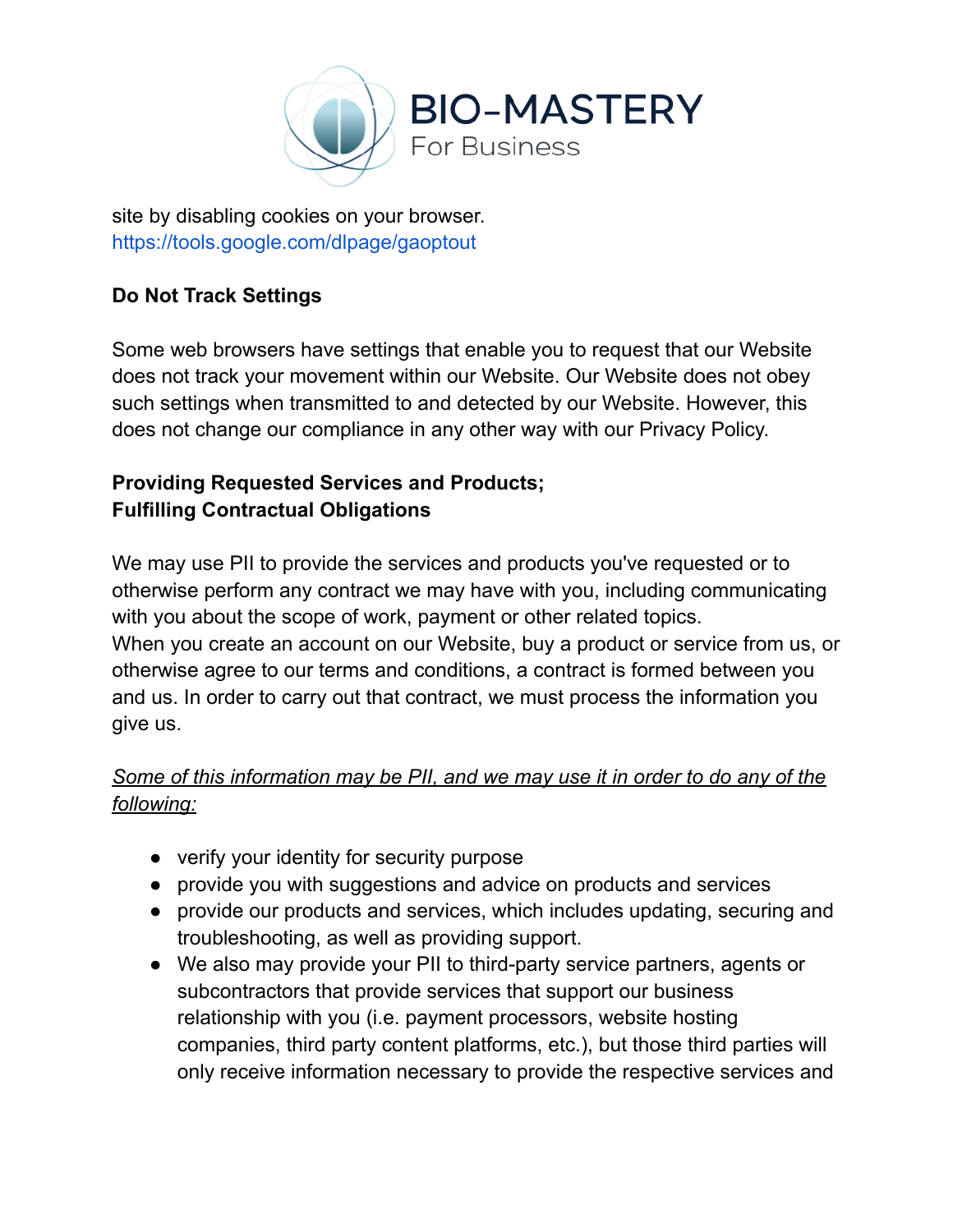

are not permitted to use personal data they receive from us for any other purpose.

• improve, personalize and develop our services and products

We process this information on the basis that there is a contract between us, or that you have requested we use the information before we enter into a legal contract.

We will continue to process this information until the contract between us ends or is terminated by either party under the terms of the contract.

## **Information we process with your consent**

Through certain actions when otherwise there is no contractual relationship between us, such as when you browse our Website or ask us to provide you more information about our business, including job opportunities and our products and services, you provide your consent to us to process information that may be PII.

Wherever possible, we aim to obtain your explicit consent to process this information, for example, by asking you to agree to our use of Cookies or to receive communications from us.

Sometimes you might give your consent implicitly, such as when you send us a message by e-mail to which you would reasonably expect us to reply. When we communicate with you about our business, we will use the contact information you provided to us to discuss technical issues, new products and services, and other information of interest to you. We may also send you emails with useful industry information, promotional information about our business or offers from us or our affiliates.

You have a choice about whether or not you wish to receive communications from us. If you do not want to receive any or certain communications from us, then you can select your choices by ticking the relevant boxes situated on the form on which we collect your information.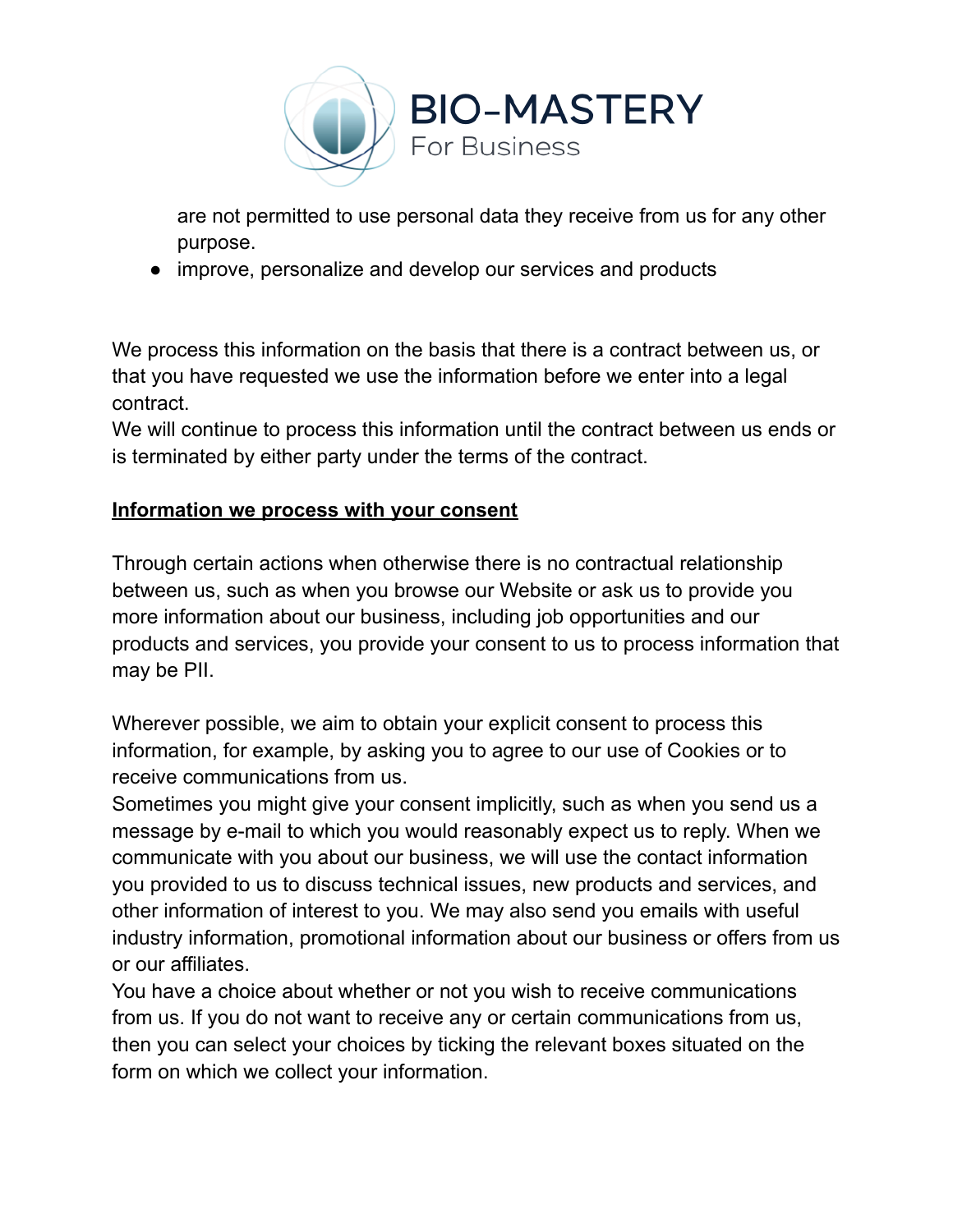

Except where you have consented to our use of your information for a specific purpose, we do not use your information in any way that would identify you personally.

We may aggregate it in a general way and use it to provide class information, for example, to monitor the performance of a particular page on our Website. If you have given us explicit permission to do so, we may from time to time pass your name and contact information to selected third-party service providers who we believe may provide services or products you would find useful. We continue to process your information on this basis until you withdraw your consent or it can be reasonably assumed that your consent no longer exists.

You may withdraw your consent at any time by instructing us using the contact information at the end of this Policy, using unsubscribe instructions provided in communications, or changing your elections within our Website. However, if you do so, you may not be able to use our Website or our services further.

## **Legally Required Releases of Information**

We may be legally required to disclose your PII if such disclosure is (a) required by subpoena, law, or other legal processes; (b) necessary to assist law enforcement officials or government enforcement agencies; (c) necessary to investigate violations of or otherwise enforce our Legal Terms; (d) necessary to protect us from legal action or claims from third parties including you; and/or (e) necessary to protect the legal rights, personal/real property, or personal safety of our company, customers, third party partners, employees, and affiliates.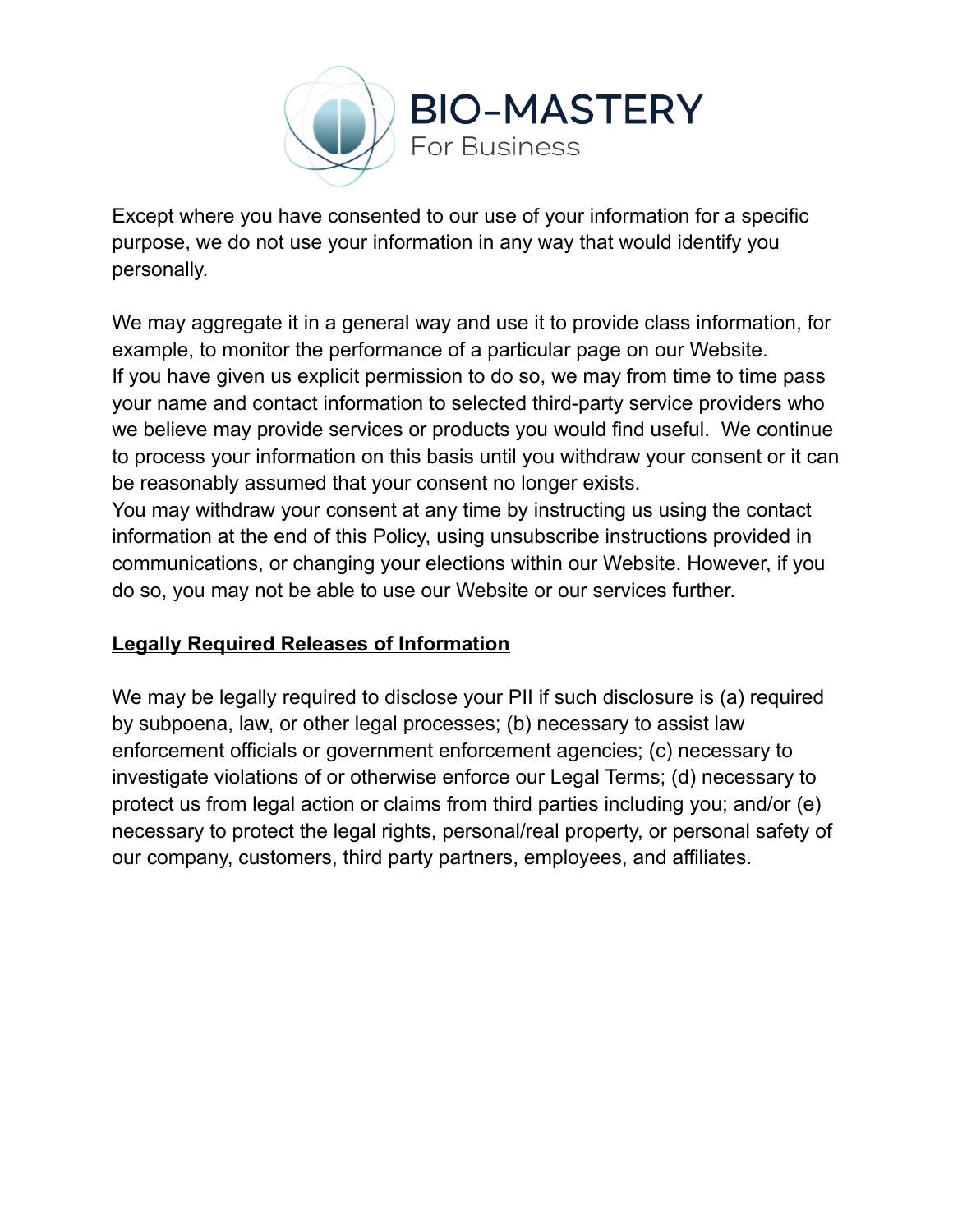

#### **Other Legitimate Interest**

We may process information or use it to communicate with you on the basis that doing so is necessary to achieve a legitimate interest, either to you or to us. Where we use your information on this basis, we do so after having given careful consideration to:

- whether the same objective could be achieved through other means
- whether processing (or not processing) might cause you harm
- whether you would expect us to process your data, and whether you would consider it reasonable to do so

For example, we may process your data or communicate with you for any of the following purposes:

- advertising and marketing to you, which includes sending promotional communications, targeting advertising, and presenting you relevant offers based on information you provide or our prior dealings
- operating our business, which includes analyzing our performance, meeting our legal obligations, developing our workforce, and doing research
- record-keeping for the proper and necessary administration of our business
- responding to customer complaints or service requests
- - responding to unsolicited communications from you to which we believe you would expect a response
- protecting and asserting the legal rights of any party
- insuring against or obtaining professional advice that is required to manage business risk
- protecting your interests where we believe we have a duty to do so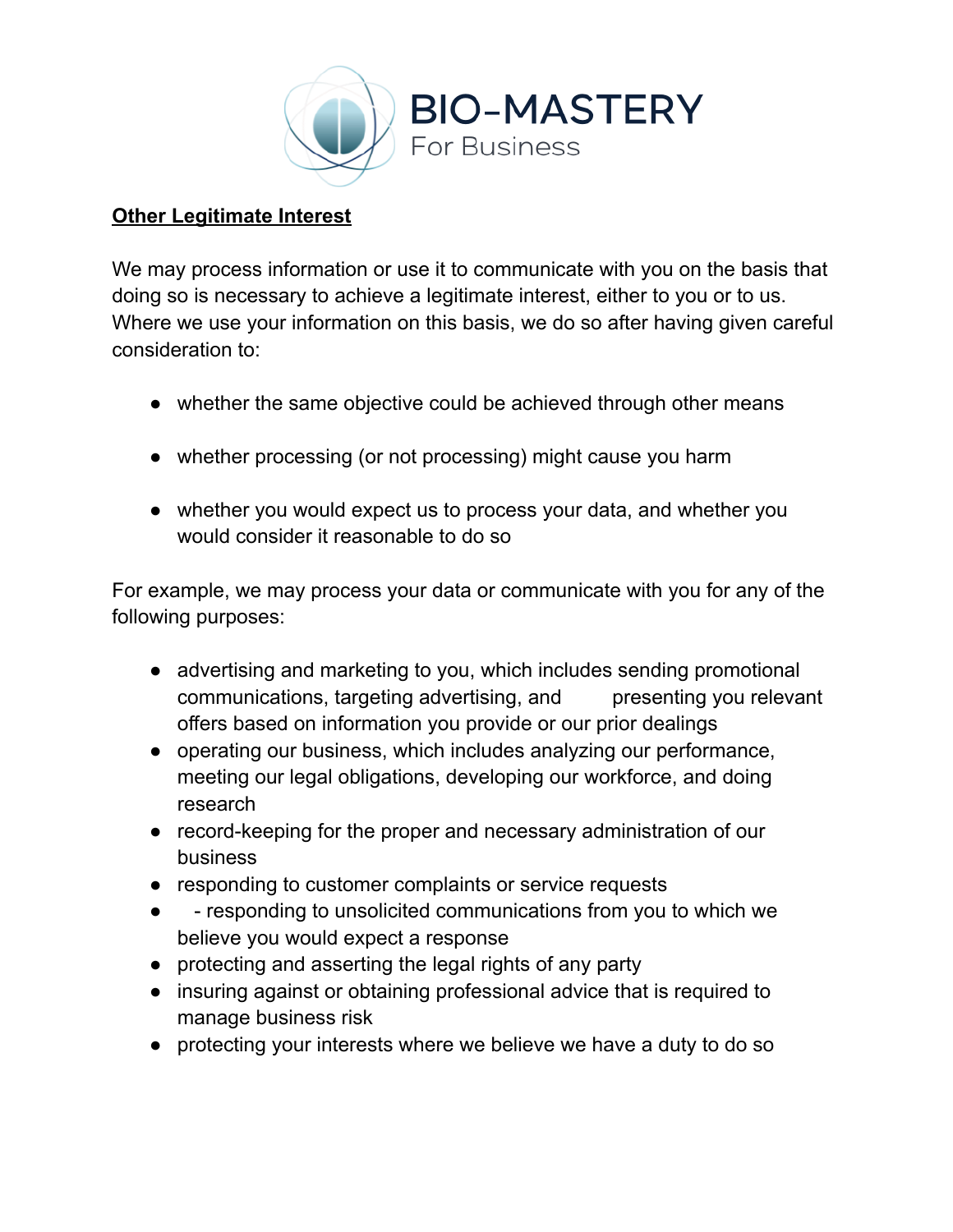

We will continue to use this information for this purpose until the legitimate interest no longer exists or such use is not necessary to achieve the legitimate interest.

# **Our use of re-marketing**

Re-marketing involves placing a cookie on your computer when you browse our Website in order to be able to serve to you an advertisement for our products or services when you visit some other website. We may use a third party to provide us with remarketing services from time to time. If so, then if you have consented to our use of cookies, you may see advertisements for our products and services on other websites.

#### **Disclosures to Successors**

If our business is acquired or merges, in whole or in part, with another business, we retain the right to transfer your PII to the new business. The new business would retain the right to use your PII according to the terms of this Privacy Policy, as updated or as changed by the new business, subject to applicable law. You will have the opportunity to opt-out of any such transfer if we determine that the new business has privacy policies that differ materially from ours or that do not comply with applicable law.

Obtaining, Changing or Deleting Your Information

#### **We may share Your personal information in the following situations:**

With Service Providers: We may share Your personal information with Service Providers to monitor and analyze the use of our Service, to contact You.

For business transfers: We may share or transfer Your personal information in connection with, or during negotiations of, any merger, sale of Company assets, financing, or acquisition of all or a portion of Our business to another company.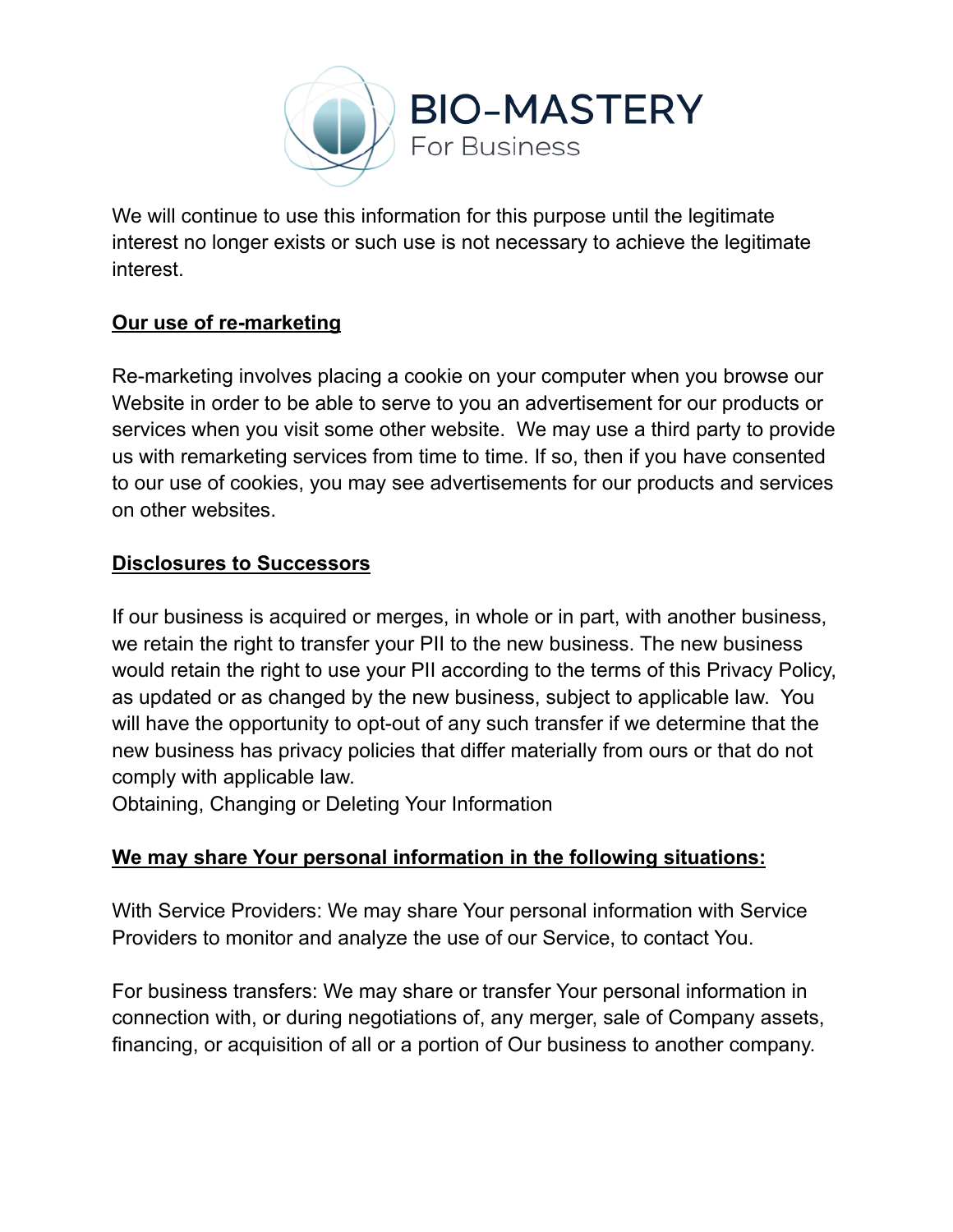

With Affiliates: We may share Your information with Our affiliates, in which case we will require those affiliates to honor this Privacy Policy. Affiliates include Our parent company and any other subsidiaries, joint venture partners or other companies that We control or that are under common control with Us.

With business partners: We may share Your information with Our business partners to offer You certain products, services or promotions.

With other users: when You share personal information or otherwise interact in the public areas with other users, such information may be viewed by all users and may be publicly distributed outside. If You interact with other users or register through a Third-Party Social Media Service, Your contacts on the Third-Party Social Media Service may see Your name, profile, pictures and description of Your activity. Similarly, other users will be able to view descriptions of Your activity, communicate with You and view Your profile.

With Your Consent: We may disclose Your personal information for any other purpose with Your consent.

#### **Retention of Your Personal Data**

The Company will retain Your Personal Data only for as long as is necessary for the purposes set out in this Privacy Policy. We will retain and use Your Personal Data to the extent necessary to comply with our legal obligations (for example, if we are required to retain your data to comply with applicable laws), resolve disputes, and enforce our legal agreements and policies.

The Company will also retain Usage Data for internal analysis purposes. Usage Data is generally retained for a shorter period of time, except when this data is used to strengthen the security or to improve the functionality of Our Service, or We are legally obligated to retain this data for longer time periods.

Furthermore, we keep your PII only for as long as required by us: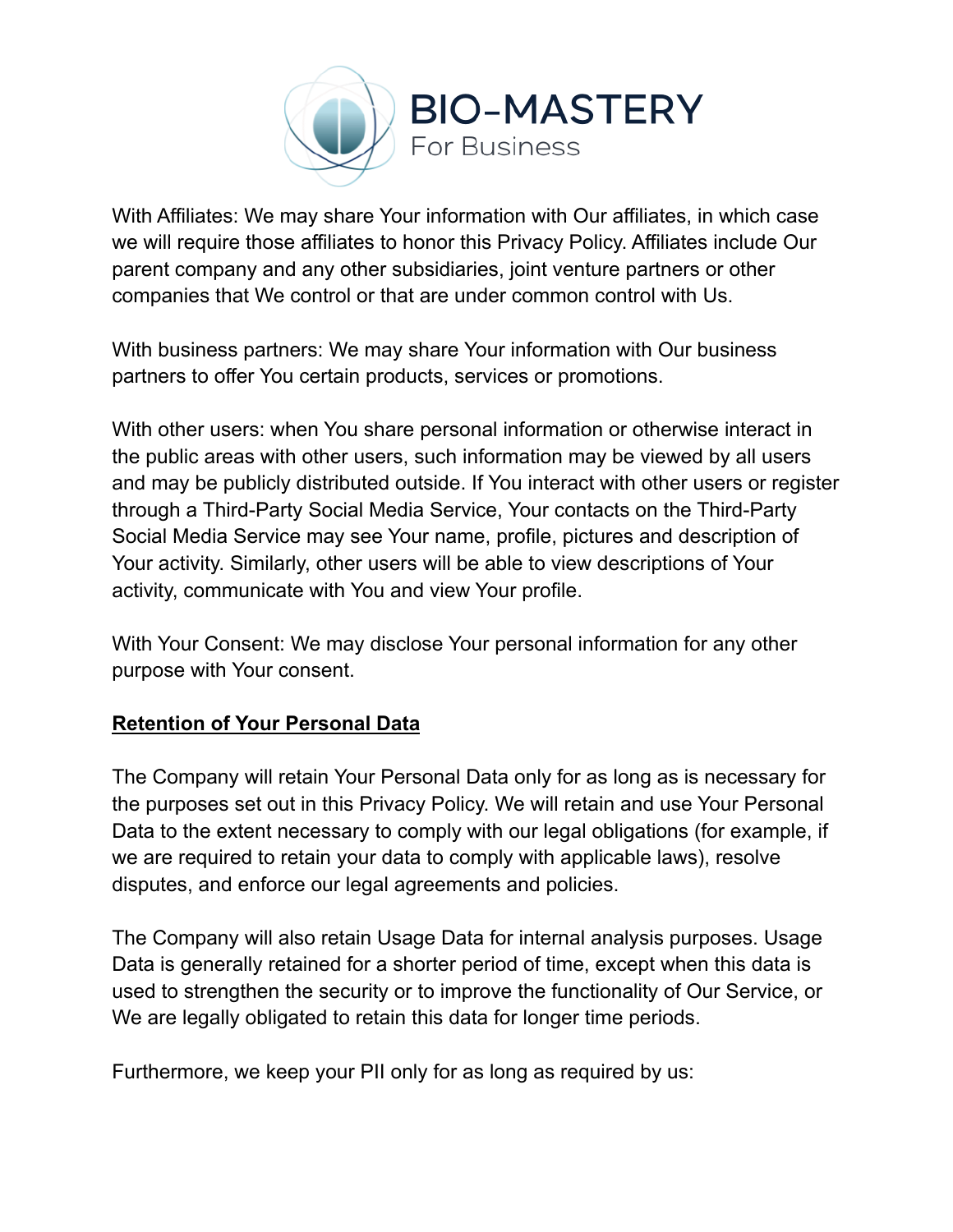

- to provide you with the services or products you have requested, or otherwise to perform or enforce a contract between us;
- to continue to provide the best possible user experience to visitors who return to our website to collect information and educational materials

## **Transfer of Your Personal Data**

Your information, including Personal Data, is processed at the Company's operating offices and in any other places where the parties involved in the processing are located. It means that this information may be transferred to and maintained on — computers located outside of Your state, province, country or other governmental jurisdiction where the data protection laws may differ from those from Your jurisdiction. Your consent to this Privacy Policy followed by Your submission of such information represents Your agreement to that transfer.

The Company will take all steps reasonably necessary to ensure that Your data is treated securely and in accordance with this Privacy Policy and no transfer of Your Personal Data will take place to an organization or a country unless there are adequate controls in place including the security of Your data and other personal information.

## **Disclosure of Your Personal Data Business Transactions**

If the Company is involved in a merger, acquisition or asset sale, Your Personal Data may be transferred. We will provide notice before Your Personal Data is transferred and becomes subject to a different Privacy Policy.

#### **Law enforcement**

Under certain circumstances, the Company may be required to disclose Your Personal Data if required to do so by law or in response to valid requests by public authorities (e.g. a court or a government agency).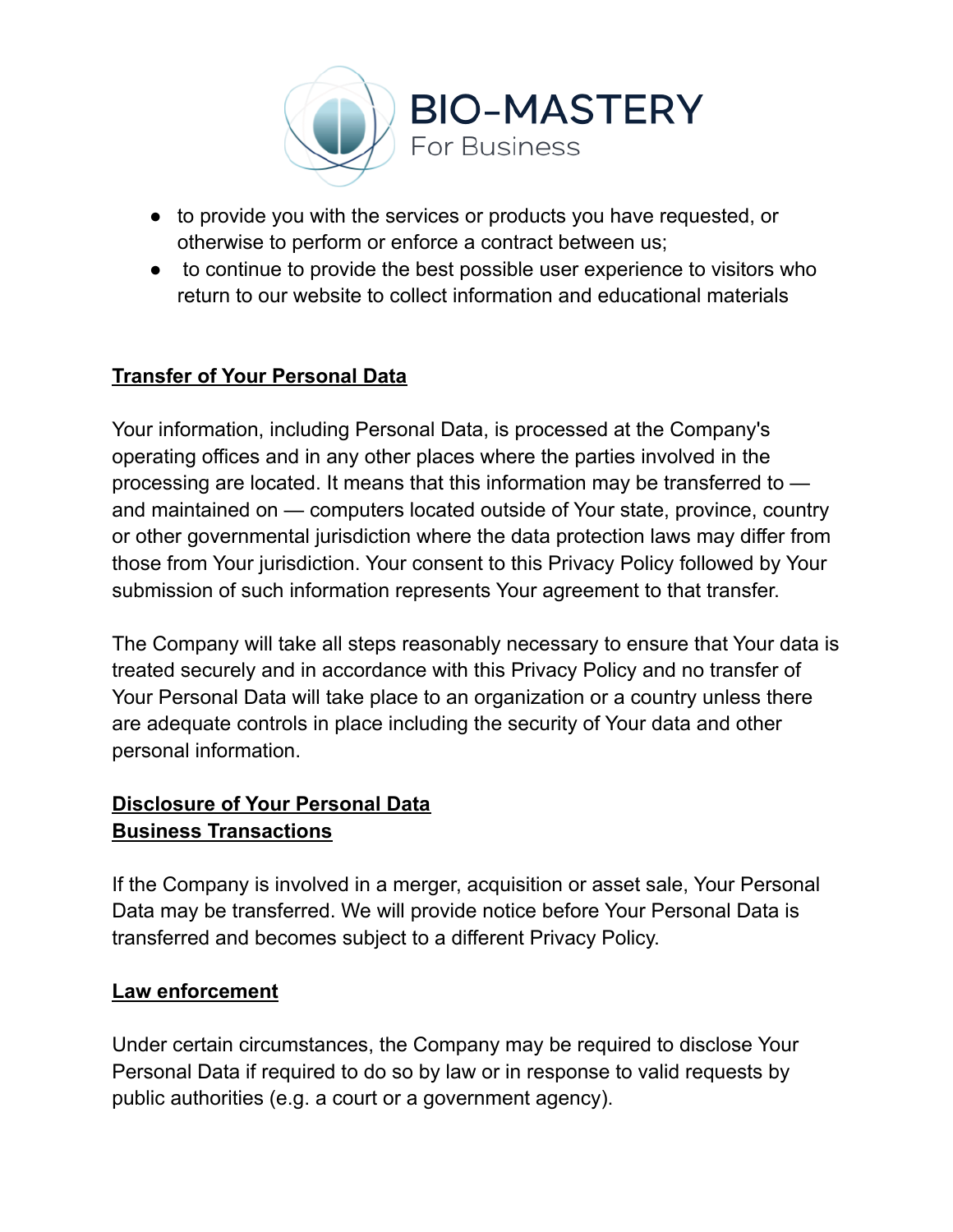

#### **Other legal requirements**

The Company may disclose Your Personal Data in the good faith belief that such action is necessary to:

- Comply with a legal obligation
- Protect and defend the rights or property of the Company
- Prevent or investigate possible wrongdoing in connection with the Service
- Protect the personal safety of Users of the Service or the public
- Protect against legal liability
- Remove or Change your Information

If you wish us to remove or change PII that you have provided us, you may contact us at the contact information at the end of this Policy or, if available, through a tool on our Website. This may limit the service we can provide to you.

#### **Verification of your Information**

When we receive any request to access, edit or delete PII, we will first take reasonable steps to verify your identity before granting you access or otherwise taking any action. This is important to safeguard your information.

## **Our Cyber Security Policy**

Our company is hosted on the Wix.com platform. Wix.com provides us with the online platform that allows us to sell our products and services to you. Your data may be stored through Wix.com's data storage, databases and the general Wix.com applications. They store your data on secure servers behind a firewall.

## *Payment:*

If you choose a direct payment gateway to complete your purchase, then Wix stores your credit card data. It is encrypted through the Payment Card Industry Data Security Standard (PCI-DSS). Your purchase transaction data is stored only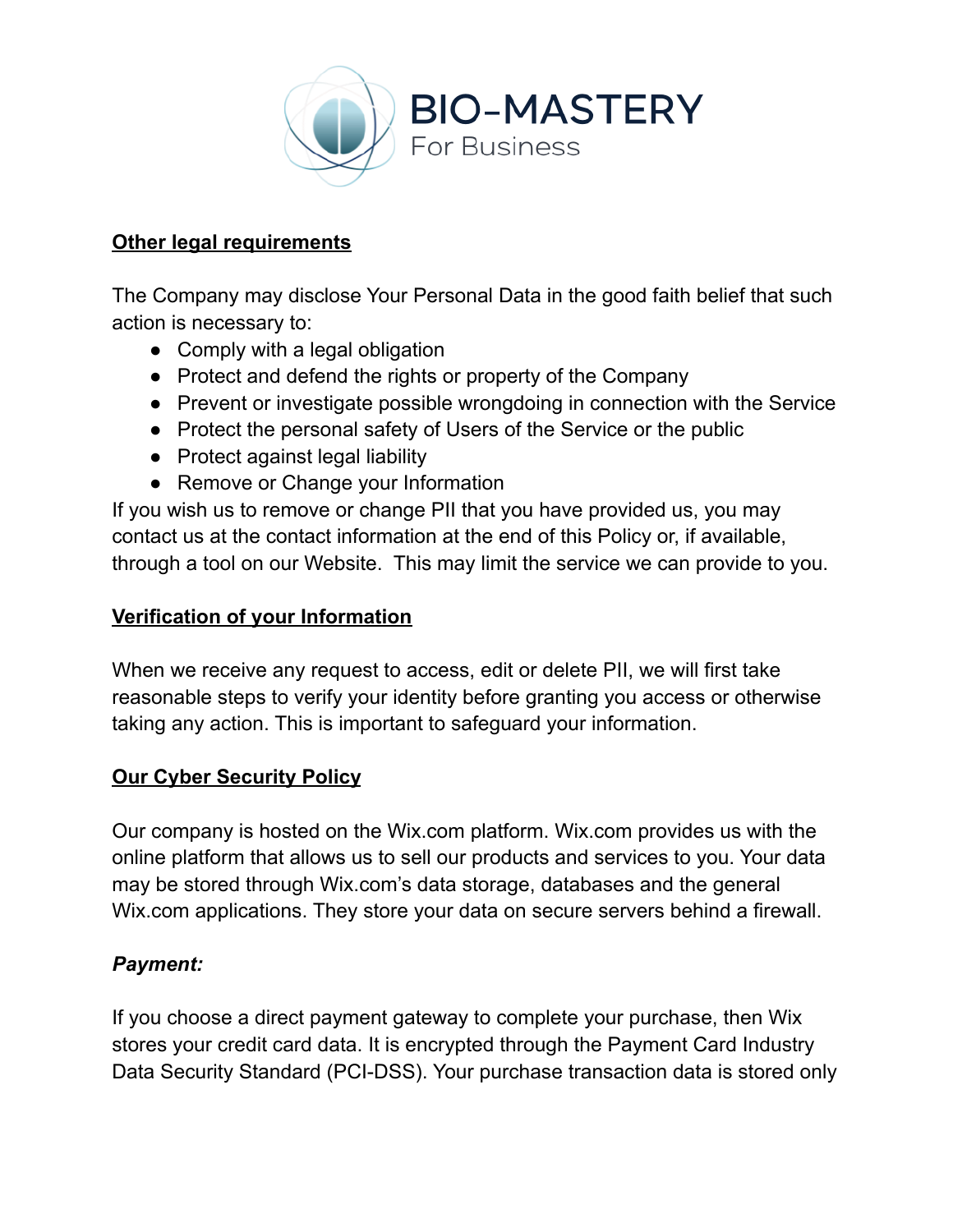

as long as is necessary to complete your purchase transaction. After that is complete, your purchase transaction information is deleted.

All direct payment gateways adhere to the standards set by PCI-DSS as managed by the PCI Security Standards Council, which is a joint effort of brands like Visa, MasterCard, American Express and Discover.

PCI-DSS requirements help ensure the secure handling of credit card information by our store and its service providers.

For more insight, you may also want to read Wis's Terms of Service <http://www.wix.com/about/terms-of-use> or Privacy Statement <http://www.wix.com/about/privacy>

All direct payment gateways offered by Wix.com and used by our company adhere to the standards set by PCI-DSS as managed by the PCI Security Standards Council, which is a joint effort of brands like Visa, MasterCard, American Express and Discover. PCI-DSS requirements help ensure the secure handling of credit card information by our store and its service providers.

# **How Do We Communicate With Our Site Visitors?**

We may contact you to notify you regarding your order, to troubleshoot problems with your order, to resolve a dispute, to collect fees or monies owed, to poll your opinions through surveys or questionnaires, to send updates about our company, or as otherwise necessary to contact you to enforce our User Agreement, applicable national laws, and any agreement we may have with you. For these purposes, we may contact you via email, telephone, text messages, and postal mail.

## **Third-party Services**

Wix has partnered with a number of selected service providers, whose services and solutions complement, facilitate and enhance our own. These include hosting and server co-location services, communications and content delivery networks (CDNs), data and cybersecurity services, billing and payment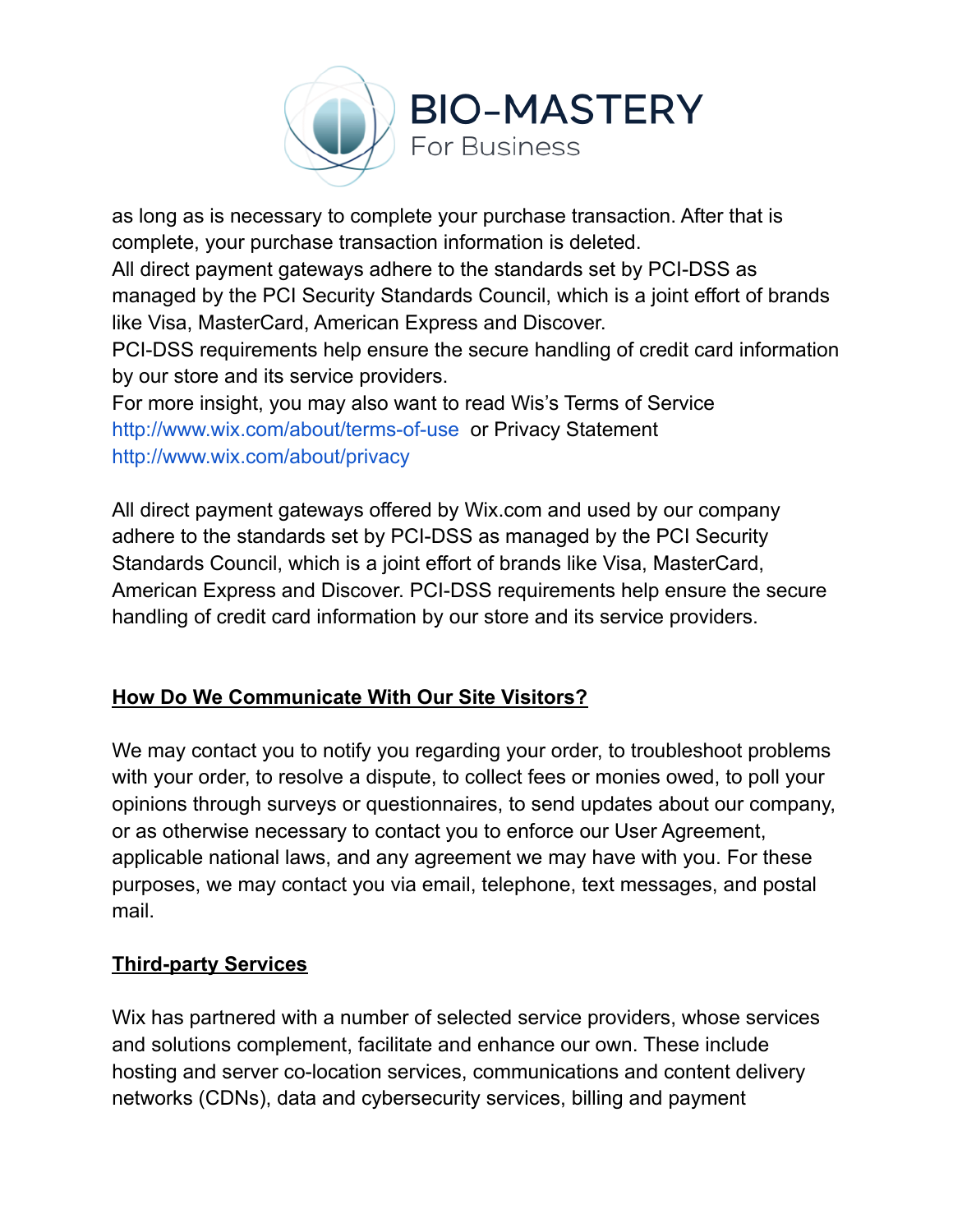

processing services, domain name registrars, fraud detection and prevention services, web analytics, e-mail distribution and monitoring services, session recording and remote access services, performance measurement and data optimization services, content providers, and our legal and financial advisors (collectively, "Third Party Service(s)").

Such Third-Party Services may receive or otherwise have access to our Visitors' and Users' Personal Information and/or Users-of-Users' Personal Information, in its entirety or in part – depending on each of their particular roles and purposes in facilitating and enhancing our Services, and may only use it for such purposes.

Note that while our Services may contain links to other websites or services, we are not responsible for such websites' or services' privacy practices, and encourage you to be aware when you leave our Services and read the privacy statements of each and every website and service you visit. This Privacy Policy does not apply to such linked third-party websites and services. Wix is accountable for personal data that it receives under the Privacy Shield and subsequently transfers to a third party as described in the Privacy Shield Principles. In particular, Wix remains responsible and liable under the Privacy Shield Principles if third-party agents that it engages to process the personal data on its behalf do so in a manner inconsistent with the Principles unless Wix proves that it is not responsible for the event giving rise to the damage.

## **SECURITY**

Wix has implemented security measures designed to protect the Personal Information you share with us, including physical, electronic and procedural measures. Among other things, we offer HTTPS secure access to most areas on our Services; the transmission of sensitive payment information (such as a credit card number) through our designated purchase forms is protected by an industry standard SSL/TLS encrypted connection; and we regularly maintain a PCI DSS (Payment Card Industry Data Security Standards) certification. We also regularly monitor our systems for possible vulnerabilities and attacks and regularly seek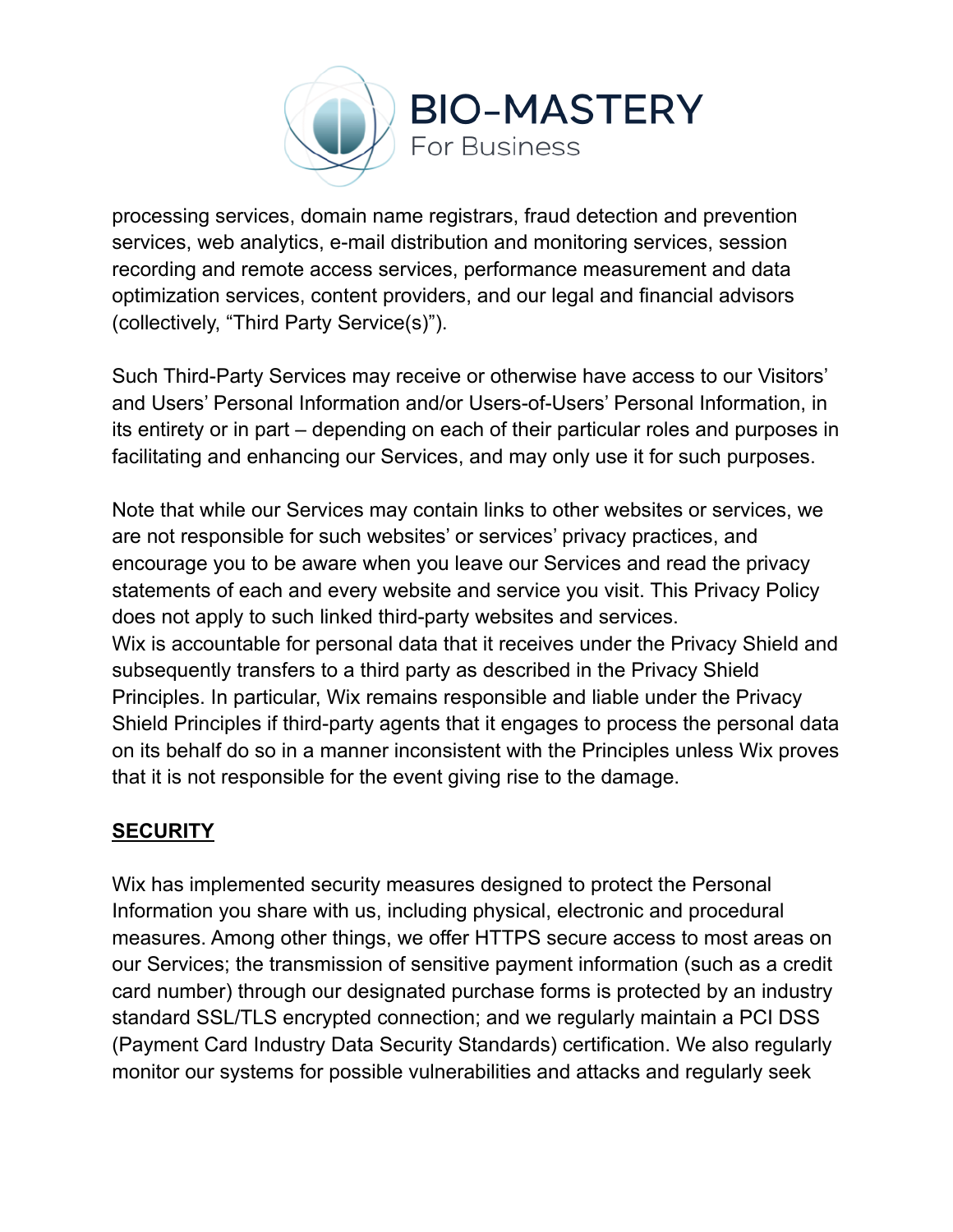

new ways and Third-Party Services for further enhancing the security of our Services and protection of our Visitors' and Users' privacy.

However – regardless of the measures and efforts taken by Wix, we cannot and do not guarantee the absolute protection and security of your Personal Information, your Users-of-Users' Information or any other User Content you upload, publish or otherwise share with Wix or anyone else.

We, therefore, encourage you to set strong passwords for your User Account and User Website and avoid providing us with any sensitive information which you believe its disclosure could cause you substantial or irreparable harm. Furthermore, because certain areas on our Services are less secure than others (for example, if you set your Support forum ticket to be "Public" instead of "Private", or if you browse to a non-SSL page), and since e-mail and instant messaging are not recognized as secure forms of communications, we request and encourage you not to share any Personal Information on any of these areas or via any of these methods.

#### **Limitation of Liability**

You assume the sole risk of transmitting your information as it relates to the use of this Website, and for any data corruptions, intentional interceptions, intrusions or unauthorized access to information, or of any delays, interruptions to or failures preventing the use of this Website. In no event shall Bio-Mastery for Business be liable for any direct, indirect, special, consequential or monetary damages, including fees, and penalties in connection with your use of materials posted on this Website or connectivity to or from this site to any other site.

## **Protecting Your Child's Privacy**

We follow the Children's Online Privacy Protection Act (COPPA). Even though our Website is not designed for use by anyone under the age of 18, we realize that a child may attempt to access our Website. We do not knowingly collect PII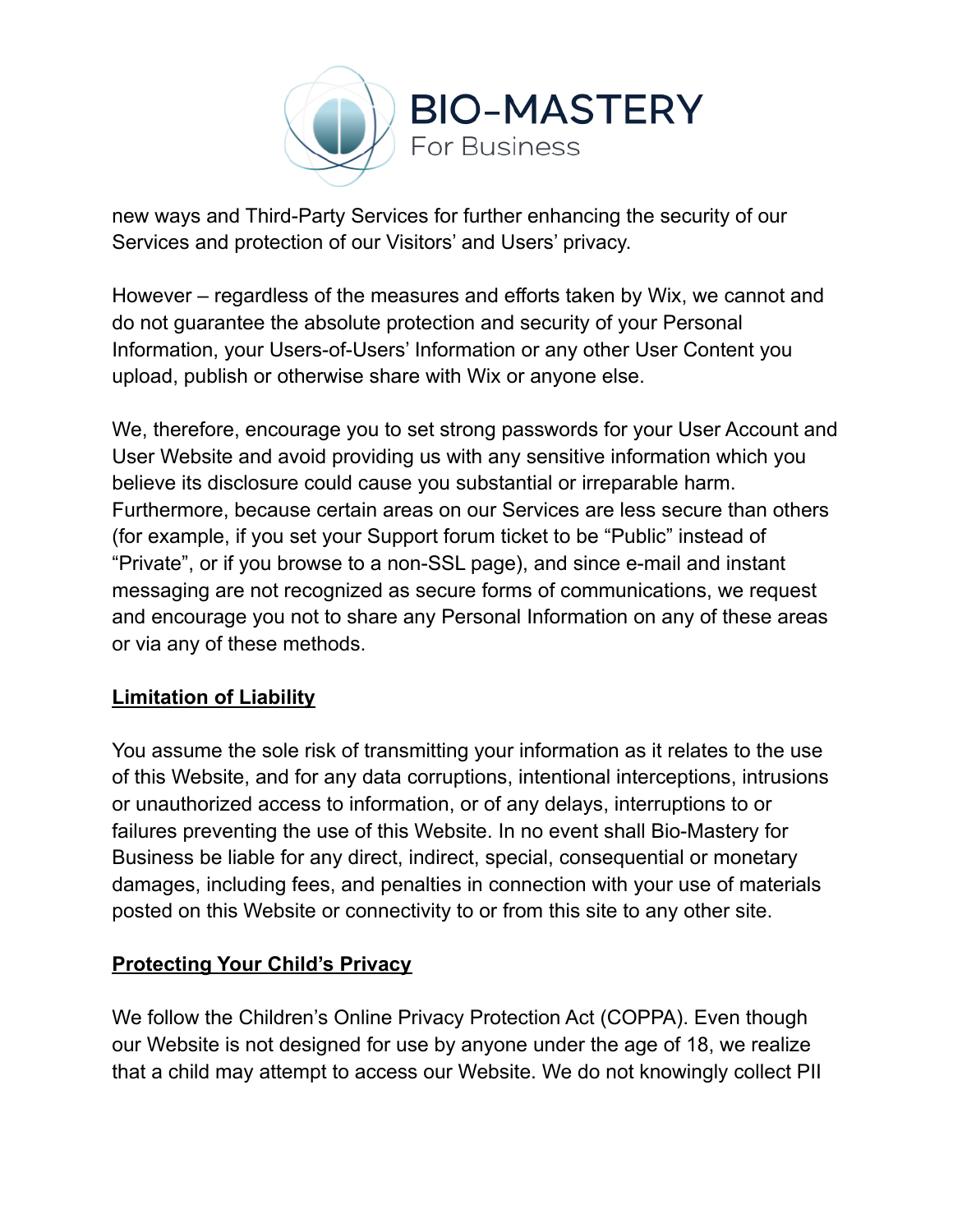

from a child. If you are a parent or guardian and believe your child is using our Website, please contact us.

We may ask for proof of identification before we remove any information to prevent malicious removal of account information. If we discover on our own that a child is accessing our Website, we will delete the information as soon as we discover it, we will not use the information for any purpose, and we will not disclose the information to third parties. You acknowledge that we do not verify the age of our users nor do we have any liability to do so. If you are a child, please seek the permission of a parent or guardian before accessing our Website.

# **Our Email Policy**

We comply with the federal CAN-SPAM Act. You can always opt-out of receipt of further email correspondence from us or our affiliates. We will not sell, rent, or trade your email address to any unaffiliated third party without your permission (except in the sale or transfer of our business).

## **Other Websites**

Our Website may contain links to other websites. You understand that these websites are not under our control and are not subject to our Privacy Policy. These websites will likely have their own privacy policies, and we urge you to read those policies before using the website. We have no responsibility for these websites and provide links to these websites solely for your convenience. You acknowledge that your use and access to these other websites is solely at your own risk. It is your responsibility to check the privacy policies of these other websites to see how they treat your personal information.

Our services sometimes include preparing or recommending content for customers' websites that are built, hosted and/or maintained using a third party's content management system or other facilities, but Bio-Mastery for Business does not host or control the content or operation of any customer websites.